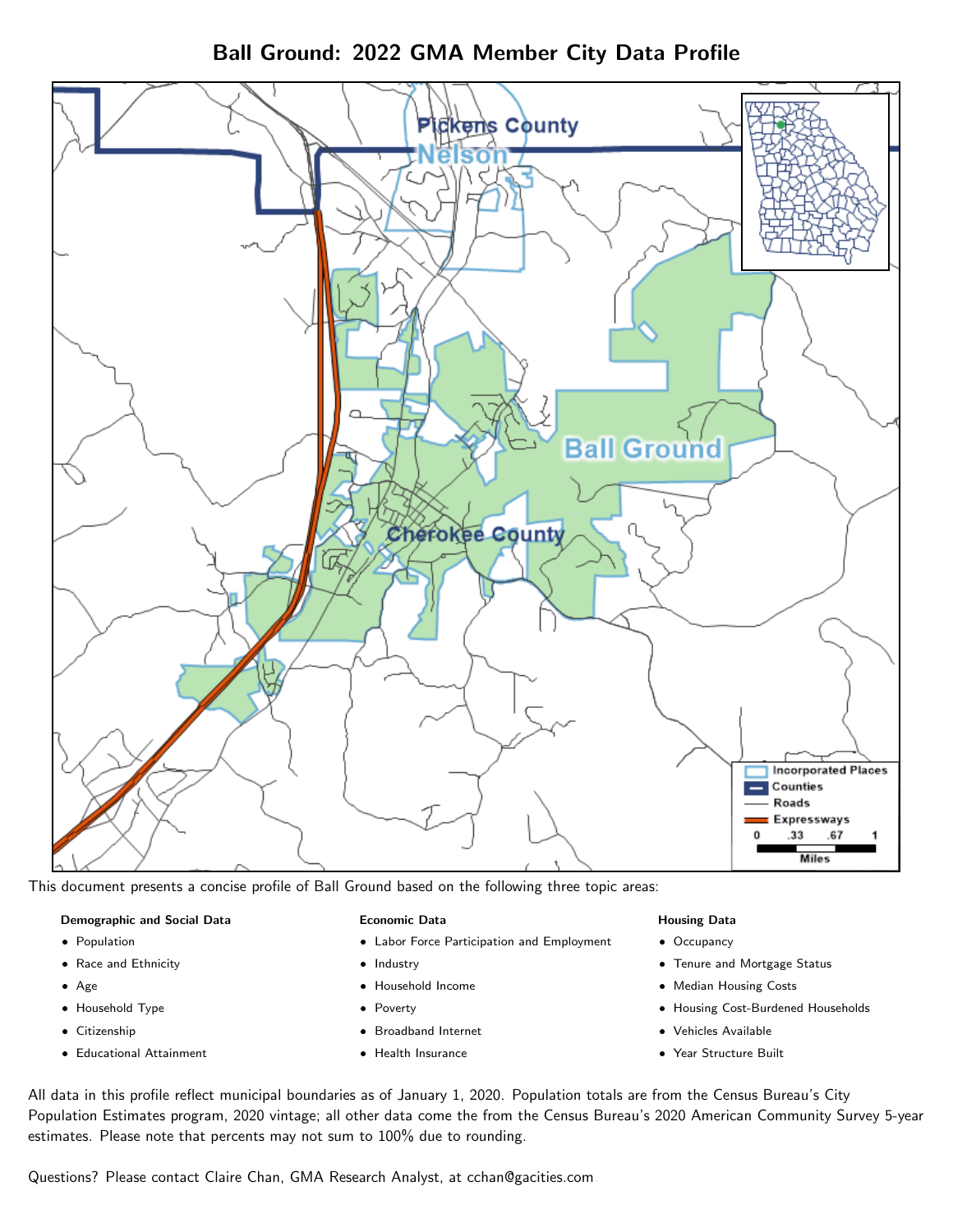# Ball Ground: Demographic and Social





**Citizenship** 



Source: American Community Survey, 2020 5-year estimates, table B05002 Source: American Community Survey, 2020 5-year estimates, table B15002

### Race and Ethnicity



Source: U.S. Census Bureau, City Population Estimates, 2020 vintage Source: American Community Survey, 2020 5-year estimates, table B03002

## Household Type



Source: American Community Survey, 2020 5-year estimates, table B01001 Source: American Community Survey, 2020 5-year estimates, table B11001

### Educational Attainment



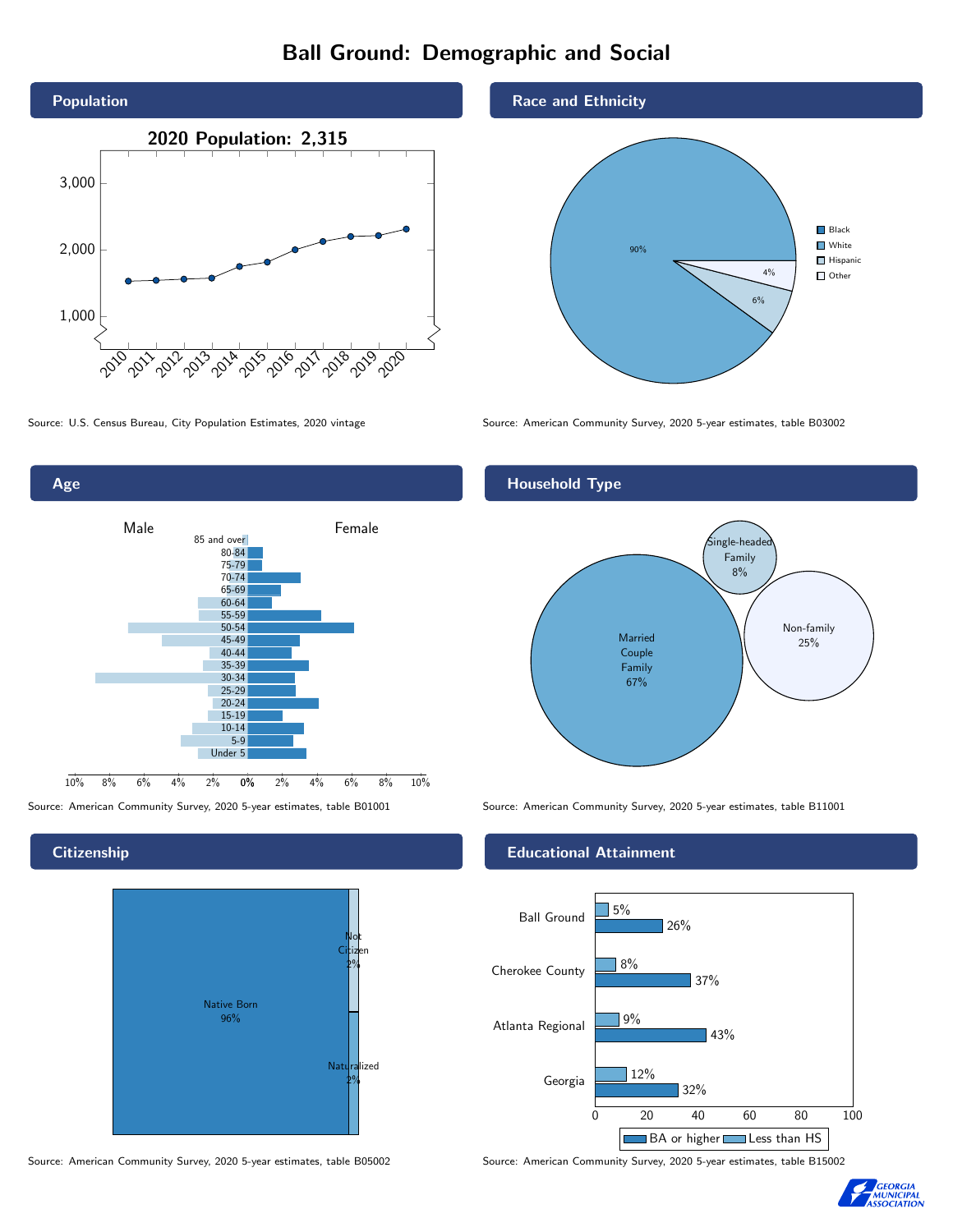# Ball Ground: Economic



Source: American Community Survey, 2020 5-year estimates, table B23001 Note: Unemployment rate is based upon the civilian labor force.

# Industry

| Agriculture, forestry, fishing and hunting, and mining      | $1\%$ |
|-------------------------------------------------------------|-------|
| Construction                                                | 11%   |
| Manufacturing                                               | 7%    |
| <b>Wholesale Trade</b>                                      | 5%    |
| Retail Trade                                                | 9%    |
| Transportation and warehousing, and utilities               | 2%    |
| Information                                                 | $2\%$ |
| Finance and insurance, real estate, rental, leasing         | 6%    |
| Professional, scientific, mgt, administrative, waste mgt    | 17%   |
| Educational services, and health care and social assistance | 19%   |
| Arts, entertainment, recreation, accommodation, food        | 11%   |
| service                                                     |       |
| Other services, except public administration                | 5%    |
| Public administration                                       | 6%    |

Source: American Community Survey, 2020 5-year estimates, table C24030



Source: American Community Survey, 2020 5-year estimates, tables B19013 and B19025 Source: American Community Survey, 2020 5-year estimates, table B17010



Source: American Community Survey, 2020 5-year estimates, table B28002 Source: American Community Survey, 2020 5-year estimates, table B18135

### Poverty



## **Health Insurance**